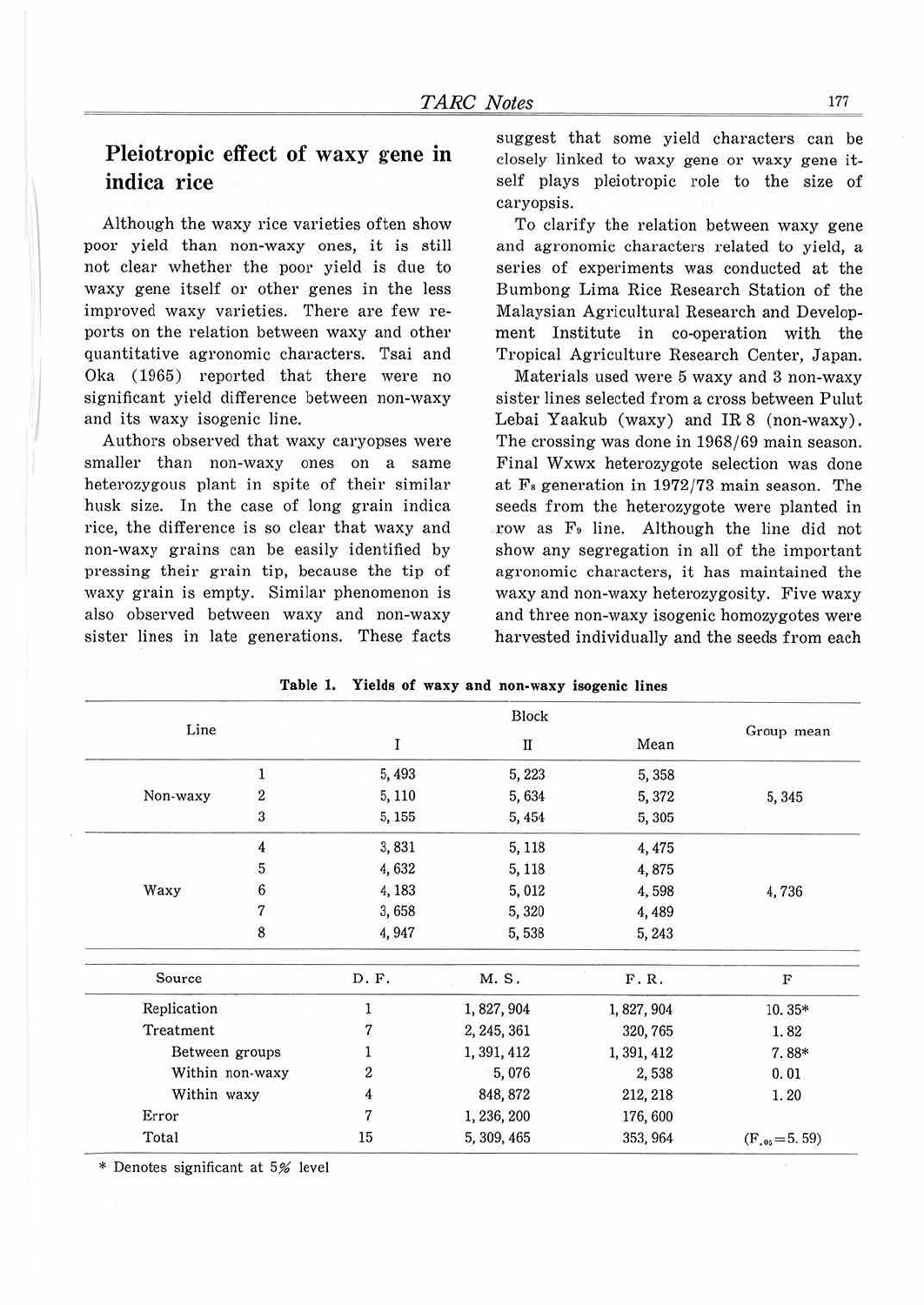plant were sown in September. The 25-day old seedlings were transplanted at the spacing of  $25.4 \text{ cm} \times 25.4 \text{ cm}$  with a single seedling per hill. The field layout was randomised complete block design with two replications, and the plot size was  $9.3 \text{ m}^2$ . Urea, Christmas Island Rock Phosphate and muriate of potash were applied at a rate of 90 kg N, 45 kg *PzO,*  and  $34 \text{ kg K}_2$ O per ha. Urea was split:  $1/2$ as basal, and 1/4 each applied 21 and 60 days after transplanting. Sixty-four hills were harvested from each plot for measuring yields and 20 hills were sampled for yield component studies.

Yields are presented in Table 1. Although there were no significant differences in yield within waxy as well as non-waxy group, the yield of waxy group ( 4736 kg/ha) was significantly lower than that of non-waxy group (5345 kg/ha). Grain dimensions and other characters are shown in Table 2. The length and width of caryopsis and 100 grain weight of all waxy lines were clearly less than those of non-waxy lines. The differences between two groups were highly significant  $(1\%$  level). Comparative values of each character of waxy group to non-waxy were 96.4% in caryopsis length, 95.7% in width and 90.7% in 1000

grain weight. The caryopsis thickness of waxy group was slightly less than non-waxy one, But it was not significant. On the other hand, no significant differences in husk length, husk width and husk weight were found between two groups. The waxy group showed Jess spikelet number per panicle.

As the materials used were Fio sister lines originated from one waxy and non-waxy heterozygous Fs plant, the theoretical degree of their homogenity might be more than 99.2%. Since the materials are considered as isogenic lines, it seems that all differences between two groups must be due to pleiotropic effects of waxy gene. This means that waxy gene has the pleiotropic effect on caryopsis length, width, weight, grain yield and spikelet number per panicle.

Further experiments were started to confirm whether it is due to pleiotropism or linkage of waxy gene. An experiment done in the following season (1974 off-season) also showed that the caryopsis size of waxy line was statistically smaller than that of nonwaxy isogene, and that the small caryopsis size of waxy line was not due to the lack of carbohydrates in plants, but due to some mechanisms disturbing carbohydrate trans-

| Item                      |                  | Tiller<br>no. per<br>hill | Spikelet<br>no. per<br>panicle | Sterility<br>(% ) | 1,000<br>husk<br>weight<br>(g) | 1,000<br>caryopsis<br>weight<br>(g) | Husk          |               | Caryopsis                   |        |                                |
|---------------------------|------------------|---------------------------|--------------------------------|-------------------|--------------------------------|-------------------------------------|---------------|---------------|-----------------------------|--------|--------------------------------|
|                           |                  |                           |                                |                   |                                |                                     | Length<br>mm) | Width<br>(mm) | Length<br>(m <sub>m</sub> ) | (mm)   | <b>Width Thickness</b><br>(mm) |
|                           | 1                | 12.0                      | 194.5                          | 9.95              | 5.55                           | 22.25                               | 9.55          | 2.41          | 7.03                        | 2.12   | 1.58                           |
| Non-<br>waxy              | $\boldsymbol{2}$ | 10.0                      | 179.0                          | 9.00              | 5.70                           | 23.05                               | 9.58          | 2.31          | 7.11                        | 2.13   | 1.62                           |
|                           | 3                | 11.0                      | 186.0                          | 10.25             | 5.80                           | 22.85                               | 9.60          | 2.32          | 7.06                        | 2.14   | 1.64                           |
|                           | M                | 11.0                      | 186.5                          | 9.73              | 5.68                           | 22.72                               | 9.58          | 2.35          | 7.07                        | 2.13   | 1.61                           |
| Waxy                      | $\overline{4}$   | 12.0                      | 165.0                          | 7.00              | 5.65                           | 20.55                               | 9.51          | 2.31          | 6.91                        | 2.04   | 1.52                           |
|                           | 5                | 11.5                      | 177.0                          | 7.50              | 5.75                           | 20.45                               | 9.49          | 2.31          | 6.74                        | 2.03   | 1.61                           |
|                           | $\boldsymbol{6}$ | 11.0                      | 174.0                          | 6.50              | 5.60                           | 20.75                               | 9.59          | 2.31          | 6.92                        | 2.04   | 1.52                           |
|                           | 7                | 10.5                      | 165.0                          | 6.95              | 5.50                           | 20.55                               | 9.50          | 2.31          | 6.69                        | 2.03   | 1.61                           |
|                           | 8                | 12.0                      | 160.5                          | 7.00              | 5.55                           | 20.80                               | 9.57          | 2.30          | 6.85                        | 2.07   | 1.60                           |
|                           | M                | 11.4                      | 168.3                          | 6.99              | 5.61                           | 20.62                               | 9.53          | 2.31          | 6.82                        | 2.04   | 1.57                           |
| F<br>Waxy vs.<br>non-waxy |                  | 0.49                      | 11.97*                         | 62.52**           | 0.83                           | $112.5**$                           | 1.00          | 2.09          | $14.2**$                    | 72.0** | 1.67                           |

**Table 2. Yield components of waxy and non-waxy isogenic lines** 

\* Denotes significant at 5% level

\*\* Denotes significant at 1% level